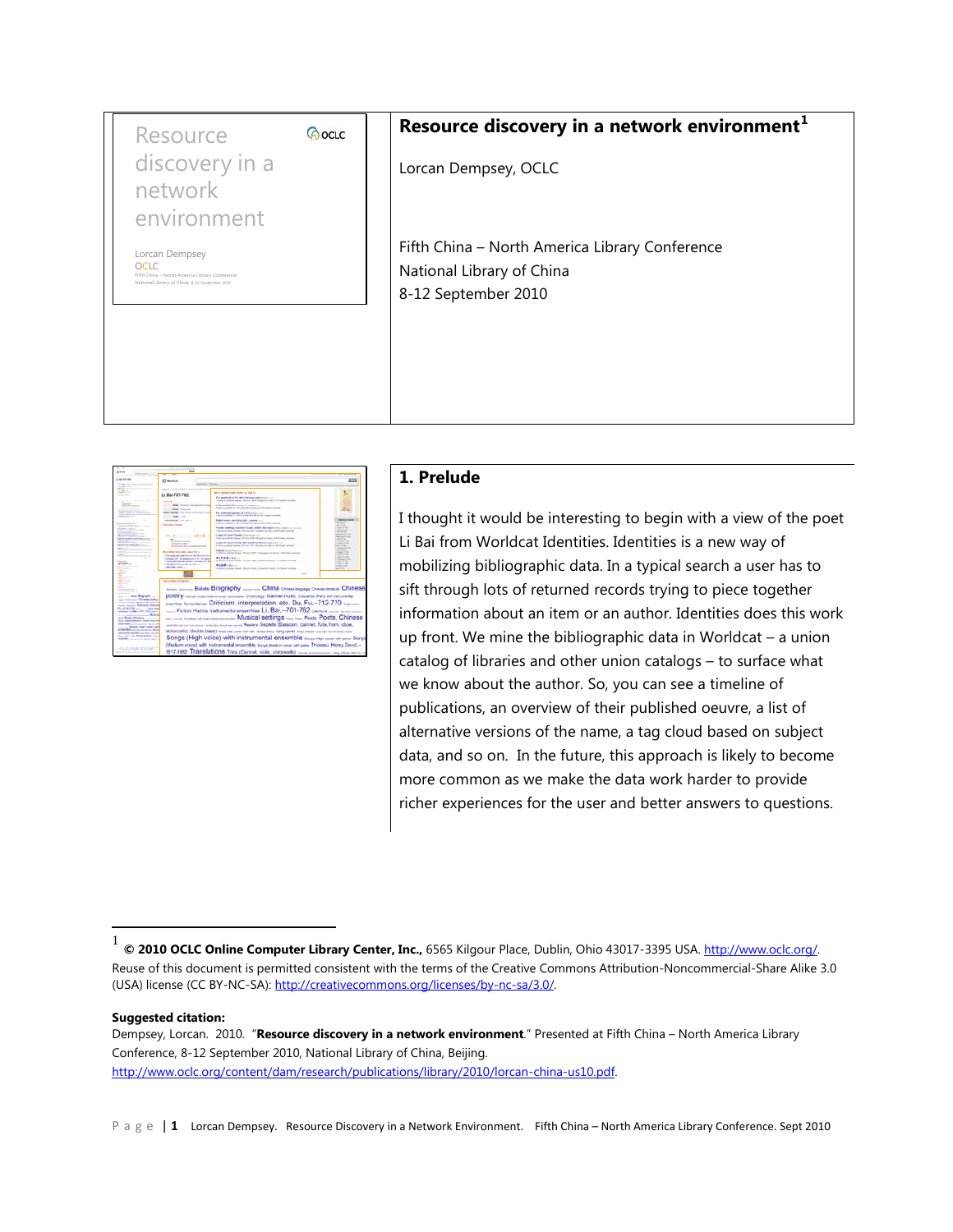#### OCLC and China

- \* The network environment
- \* Collections
- \* 3 discovery modes \* Discovery and OCLC
- \* China and OCLC

**overview**

# **TONAL LIBRARY OF CHI** 国 中国国宗国書館 文献保障系统 •218 libraries in China have used at least one OCLC information service. •The National Library of China, Tsinghua University, and Shanghai Library through Connexion. ….

**OCLC and China**

## **2. Overview**

In this presentation I will talk about discovery of library resources in a network environment. I talk a little bit about the network environment first, then about library collections, and then bring the two together in talking about various discovery models for those collections. I would like to get across two things. First, library collections are not homogeneous and different parts have different discovery dynamics. Second, we need to think about discovery in terms of evolving network services. I bracket this discussion with very brief remarks about OCLC and Chinese libraries.

## **3. OCLC and China**

OCLC is a not for profit library membership organization. From its origins in Columbus, Ohio, over forty years ago, it has grown to have a global footprint, providing services wherever libraries are active. OCLC builds shared capacity for libraries, allowing them to pool their resources and increase their impact through a common infrastructure. This infrastructure provides cataloging, resource sharing and discovery services, and we are now extending the benefits of the cooperative model into other areas of library operation through our webscale management systems initiative.

Chinese libraries have been working with OCLC for many years, and Andrew Wang, our Vice President for the Asia Pacific is known to many of you. OCLC's relationship with China goes back to 1986 when OCLC and the National Library of China formed a cooperative initiative to create MARC records in WorldCat of the *National Bibliography of the Republic Era, 1911- 1949*.

We are pleased that Dr Anthony Ferguson, of the University of Hong Kong, is a member of the OCLC Board of Trustees, the central body in our governance structure.

Of the over 470 languages represented in Worldcat, Chinese is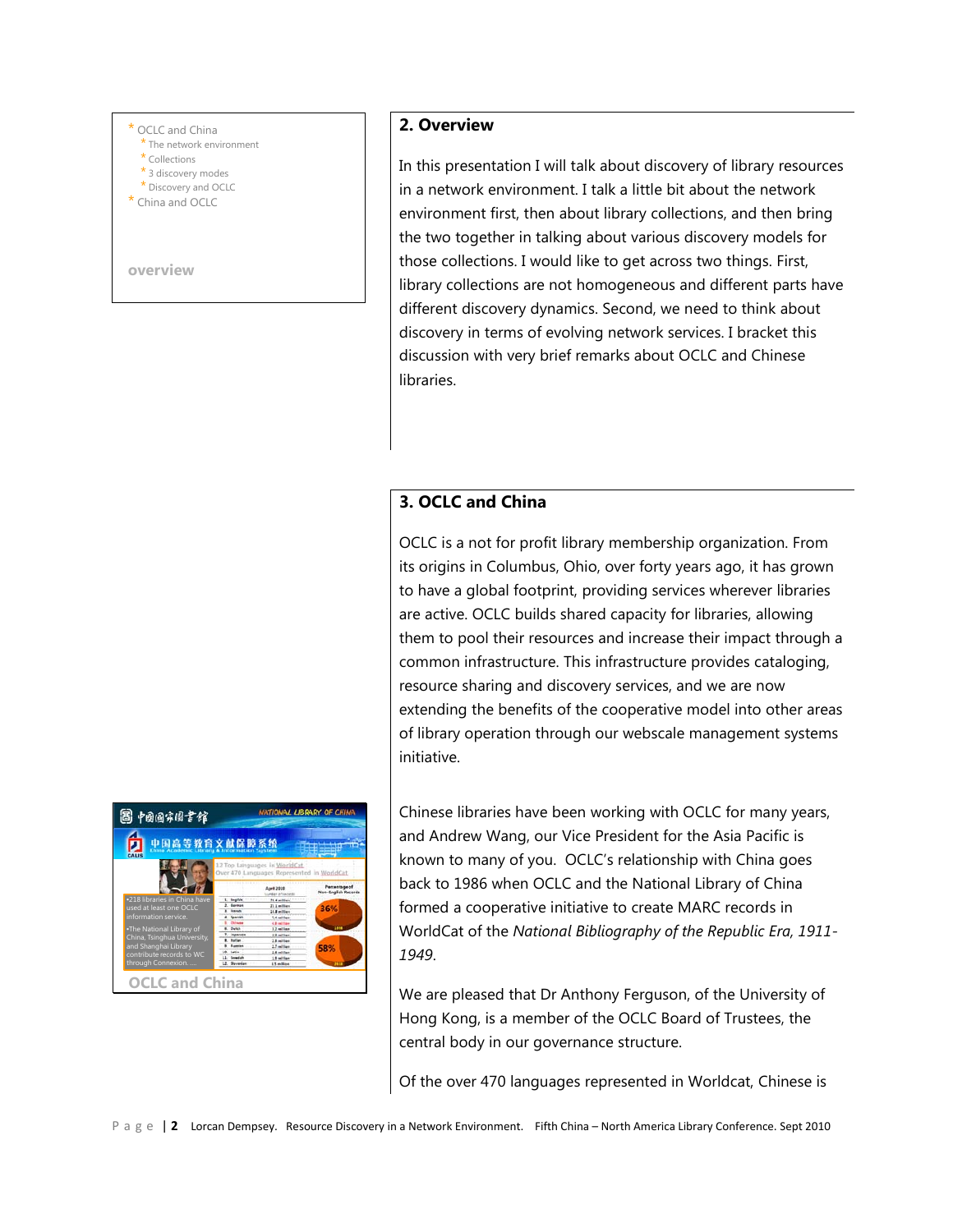the fifth most common and we expect the proportion of Chinese records to grow over time as more and more Chinese collections are represented in Worldcat. 218 libraries in China have used at least one OCLC information service. The National Library of China, Tsinghua University, and Shanghai Library, among others, contribute records to WC through Connexion.

In 2007, OCLC opened an office in Beijing and was also honored to host the previous conference in this series in Dublin, Ohio. In a major development in 2010, the National Library of China loaded two million Chinese records into WorldCat, resulting in an increase of ILL requests from other countries. OCLC expects to batchload the CALIS database into WorldCat soon.

# **4. The network environment**

It is interesting to locate library developments in the broader context of general network information creation and use. Libraries do not stand apart from user workflows and patterns of interaction in the bigger network environment.

I have found two recent expressions useful when it comes to characterizing the impact of recent changes.

The first is the 'scalability of access' put forward by Hagel, Seely-Brown and Davison in their book, *The Power of Pull*. Access – whether to information resources, colleagues, expertise, entertainment – is no longer limited to what is immediately available in our physical environment. We can scale to the level of the network, and this influences expectations. So, we are used to being able to find a wide range of books on Amazon, to being able to prospect the whole web on Google or Baidu, to being able to connect to acquaintances through a variety of social networks. This expectation has extended to the materials historically available in libraries. Google Books is creating an expectation of web-like access to the book corpus. Services like JSTOR create an expectation of access to a broad range of journals.

The second is an interesting distinction made by Gavin Potter reported in *Wired Magazine*. He was a contestant in the

# The network environment

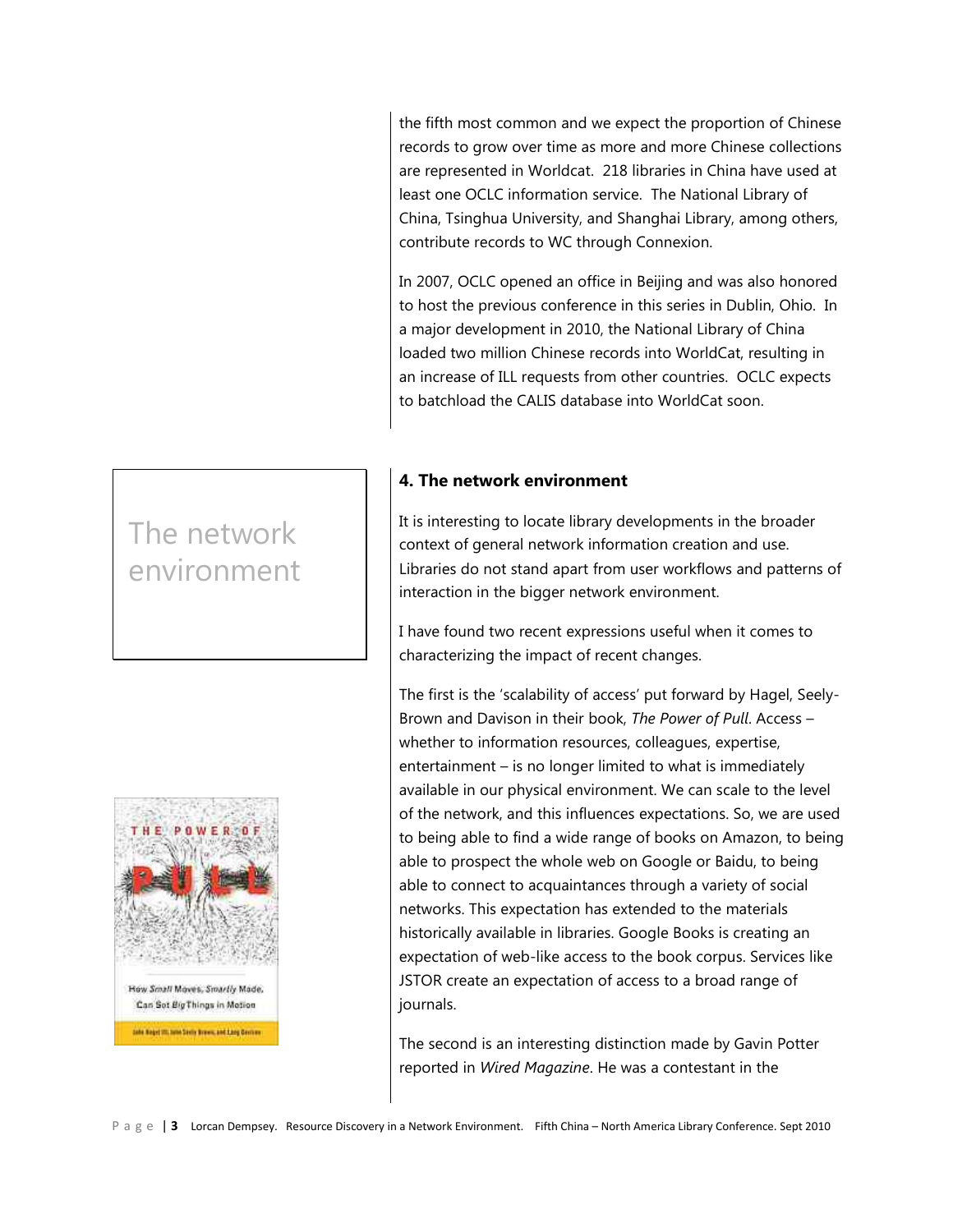Hagel, John, John Seely Brown, and Lang Davison. 2010. The power of pull: how small moves, smartly made, can set big things in motion. New York: Basic Books.

### **"The scalability of access" Hagel et al.**

"The 20th century was about sorting out supply," **Potter** says. "The 21st is going to be about sorting out demand. The Internet makes everything available, but mere availability is meaningless if the products remain unknown to potential buyers.

competition NetFlix ran to improve its algorithm.

"The 20th century was about sorting out supply," Potter says. "The 21st is going to be about sorting out demand." The Internet makes everything available, but mere availability is meaningless if the products remain unknown to potential buyers.

Libraries spend a lot of time sorting out supply. The fragmentation of supply (across suppliers, databases, formats, business models, etc) has meant that we have created quite a complex staff, systems and service environment to cope. Furthermore, this has evolved piecemeal to manage evolving patterns of provision. There are separate workflows and supply industries for bought materials (think the integrated library system and catalog), for licensed materials (think knowledge base, a to z lists, metasearch, ERM), and for digital materials (think repository infrastructure). What is more this infrastructure is institution-scale - it is repeated in each library. There is significant workflow and systems redundancy across libraries. At the same time, large buildings have also been required to support this supply, as the model has perforce been to assemble materials close to the user.

This focus on supply has been because the transaction costs - in time, effort or money - for a university, for a student or faculty member, or for a member of the public, of interacting with the range of information sources is quite high. A major role of the library is to reduce those costs by integrating the sources of supply and bringing them close to the user.

However the transaction costs for the user have come down recently. Google has been a major part of this. But so has the general consolidation in a network environment: Amazon, Google Books, the discovery layers libraries are acquiring from vendors, and so on. This is related to the 'scalability of access' – access is scaling to large consolidated resources which remove the burden of integration from the user.

As supply consolidates, attention shifts to sorting out demand. Of course, libraries have always worked here, but not as much as they might have. What might this mean in our increasingly digital environment? Here are some overlapping examples: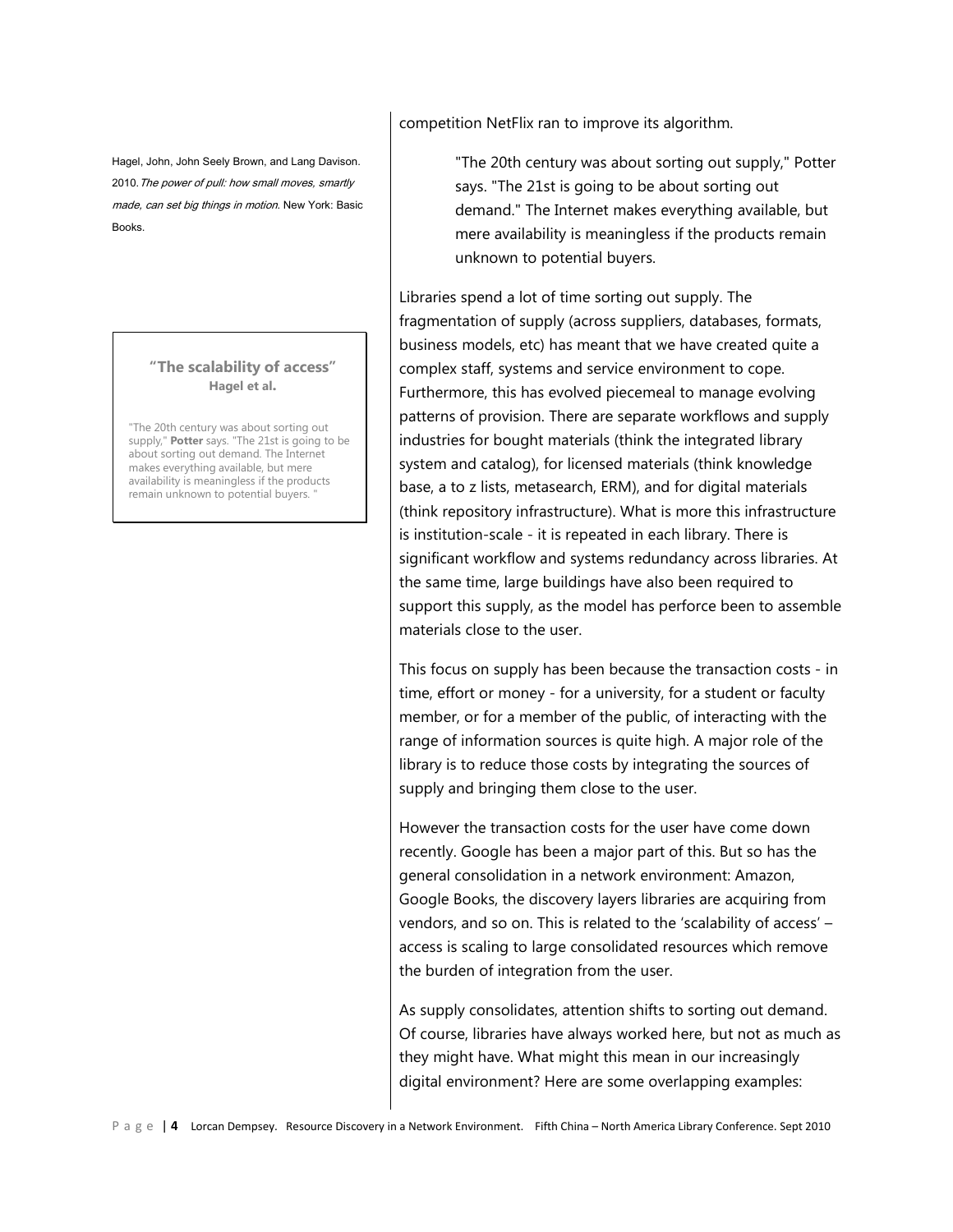# WIRBD

[This Psychologist Might Outsmart the [Math Brains Competing for the Netflix](http://www.wired.com/techbiz/media/magazine/16-03/mf_netflix?currentPage=1)  [Prize\]](http://www.wired.com/techbiz/media/magazine/16-03/mf_netflix?currentPage=1)

Wired, 16:03

By Jordan Ellenberg  $\boxtimes$  [0](http://www.wired.com/services/feedback/letterstoeditor)2.25.08

- Ranking, relating, recommending. We are used to systems which provide hints and hooks for us, which guide us through large collections, which make suggestions. Worldcat Identities is an example of a service which helps here, by trying to map the data to user interests.
- Community is the new content. We expect services not only to know about resources on the web, but also to know about us. We are seeing services contextualised by their knowledge of people using those services and their relationships. Sites create value by facilitating the creation of community around 'social objects' (think of reading sites, Mendeley, BlipFoto, ...).
- Connective services. People encounter bibliographic resources in various research and learning contexts: reading lists, citation managers, personal collections, reading clubs, bibliographies, and so on. The connective tissue between these tools and library resources could be better.
- Indirect discovery. Users find materials in Amazon, in Google, in Google Scholar, in Google Book Search, and so on. How do we make connections between those services and the library? I discuss this further below.
- Embedding in other environments. It may be appropriate to tailor materials for the course management system, for the course resource pages, for reading lists and so on
- Institutional assets. Finally, one might note a major emerging area of engagement: consultation, curation, and other services around the institutional research and learning outputs that are becoming central to a wider range of activity. This is of course a big topic in itself.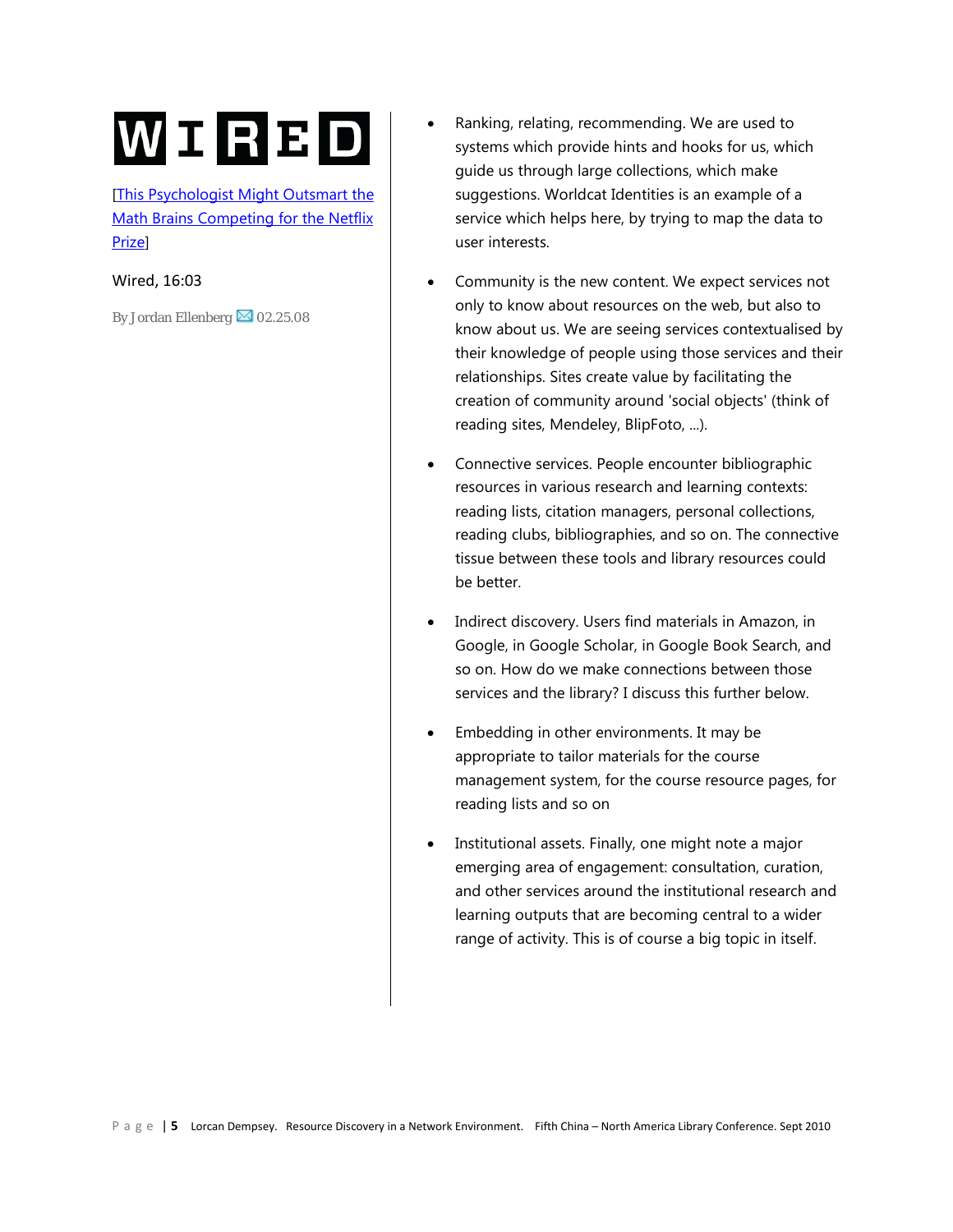

#### **Community is the new context**

**Attention switch** Then: **Resources scarce; attention abundant.**  Now: **Attention scarce; resources abundant.**

**Workflow switch** Then: **Expect workflows to be built around my service.** 

Now: **Build services around workflows**

It is interesting to consider the impact of these trends on a neighboring field: bookselling.

Think of the scalability of access. Amazon has become a central venue for book purchase as users scale up to wide availability. Think of sorting out demand. At webscale we are seeing the strong focus on customer relationship management through recommending and relating, reaching out to known customers and building context around their interests. At the same time, print outlets are moving towards niche, highly curated offerings reflecting the interests of a particular geographic or topical community. What gets squeezed are bookstores who had large collections in a print environment, but do not scale to Amazon's level, and who do not have the customer knowledge to manage demand very well.

Libraries are in an interesting position here. They are very much 'institution-scale' organizations, and do not have rich data-driven knowledge of their users.

Against this background, here are some summary themes.

**Community is the new content:** We are now very used to interacting with resources in a social context. The application of community to content, in terms of discussion, recommendation, reviews, ratings and so on, is evident in many of the services we use, and in some form in most of the major network servies we use (Amazon, iTunes, Netflix, ...). Indeed, this is now so much a part of our experience that sites without this experience can seem bleached somehow, like black and white TV in a color world.

**Attention switch:** In a print world resources were scarce and attention was abundant. There were a few places to go for particular types of resource – government information, technical reports, journals, and so on. At the same time, we recognized that we had to 'spend' time to interact with these. Now, however, resources are available from many resources and we are no longer limited to what is locally available. Resources are abundant and attention is scarce as people have more calls on their time. This puts a premium on convenience and ease of access.

**Workflow switch:** Much of our information creation and use is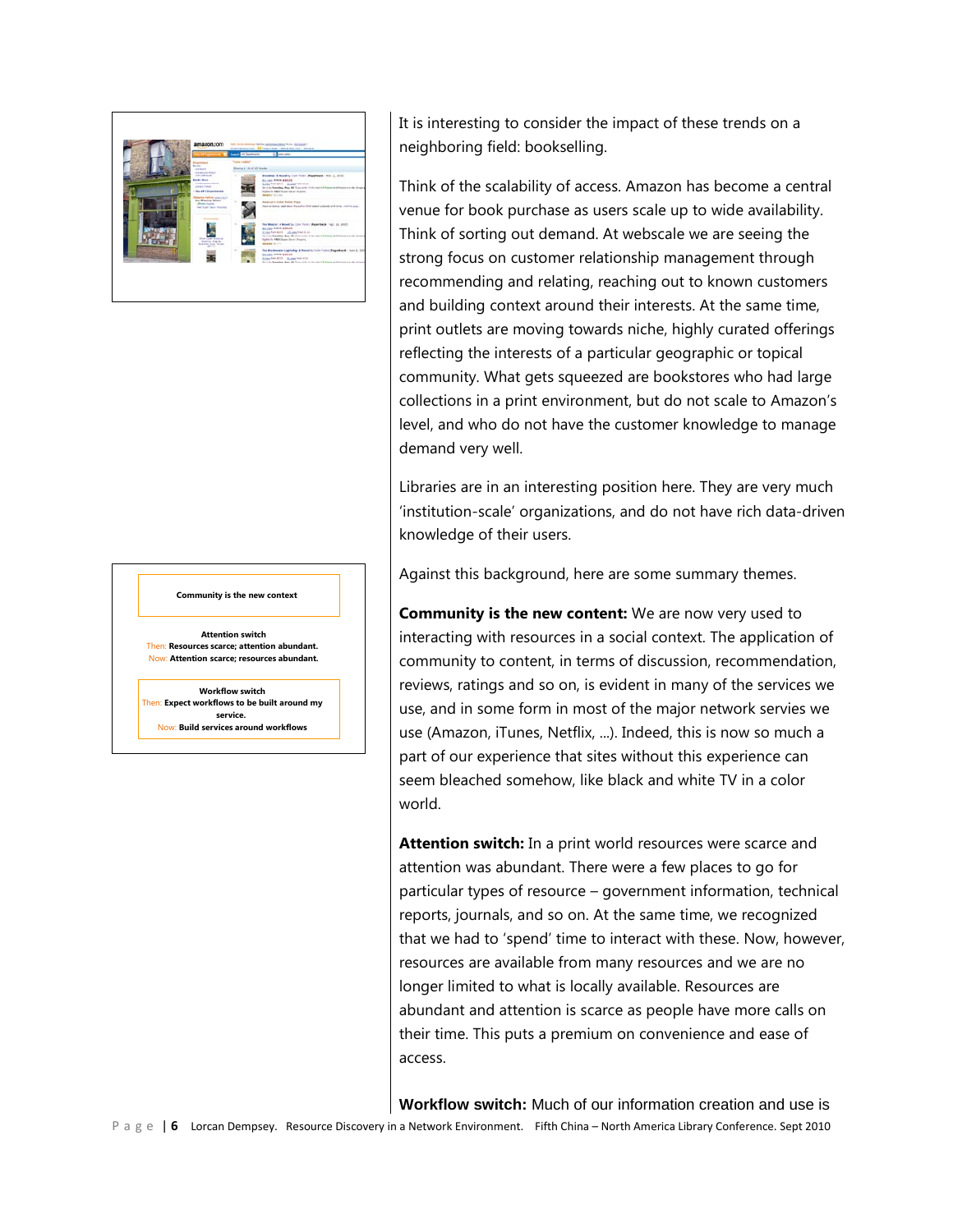now carried out on the network. This may be assisted by the prefabricated workflow supported by a course management system, a lab notebook, or a pre-print archive, for example. Or it may be assisted by the bricolage of tools we use to find and organize information resources: citation management services, bookmarks, RSS readers, twitter clients, and so on. People have varying levels of sophistication of support within an overall trend towards adopting research and learning workflows on the network. What this means is that while users may once have built their workflows around the library, now, the library needs to consider how to build its services around the user workflow, to be available where its readers are doing their work. Think for example of Netflix which works hard to make itself available in as many ways as make sense for its users. We can get a DVD. We can also stream to a PC, an xBox, an app on the iPad, and so on.

# **5. Collections**

When we think about resource discovery in a library context we think about library collections, individually or in aggregate. Accordingly, it is worthwhile to spend some time thinking about the shifting boundaries of library collections.

We have found the Collections Grid a useful tool to help with this.

# Collections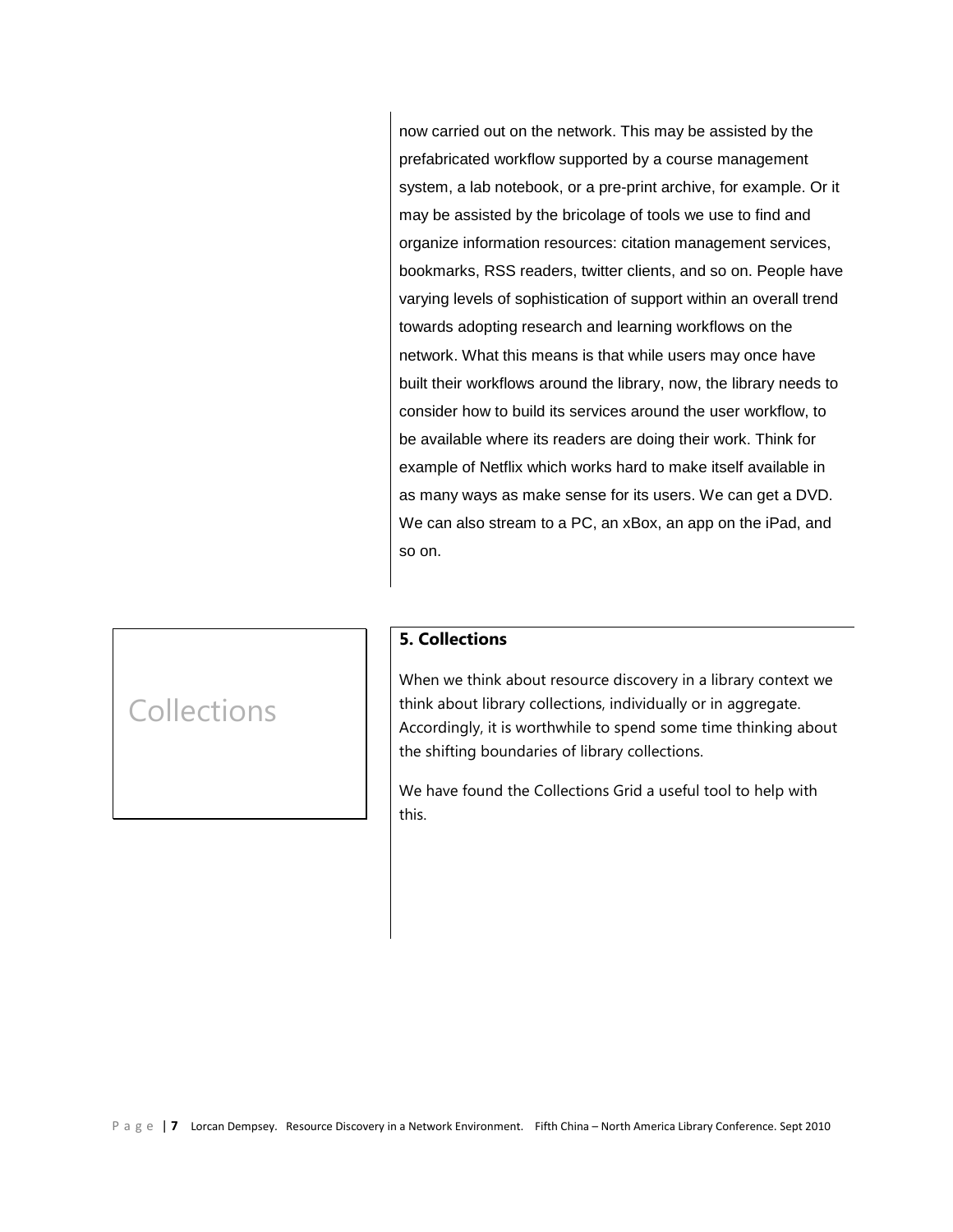

The collections grid organizes resources according to two values: 'uniqueness' and 'stewardship/scarcity'. Things that are unique, or rare, tend to be in one collection only. Things that are not unique or rare tend to be in many collections. Things that are highly stewarded are things that attract library attention, have resources and time spent on them, have systems infrastructure devoted to them, and so on. Recently, we have observed that stewardship and scarcity go together; we have developed stewardship models around materials which are scarce.

This gives us four quadrants.

Upper left: published materials: books, journals, DVDs, … These are the current core of library collections; they are supported by an extensive support industry and mature systems; and attract the major part of library staff and resources. An important distinction is between materials which are bought (books etc) and materials which are licensed (journals etc) a distinction that approximately corresponds to print/electronic.

Upper right: we put the open web here as it can be replicated, indexed, etc, across collections.

Bottom left: here is what we know as special collections and archives, rare and unique materials which are heavily stewarded. Theses and dissertations, local history materials, and other materials are here. These are attracting more attention as they are seen as distinctive and as they become digitized.

Bottom right: this is a major and growing category. As research, learning and administration are carried out in a digital environment, they generate materials (eprints, research data, learning objects, administrative records, etc) which need to be managed as institutional assets.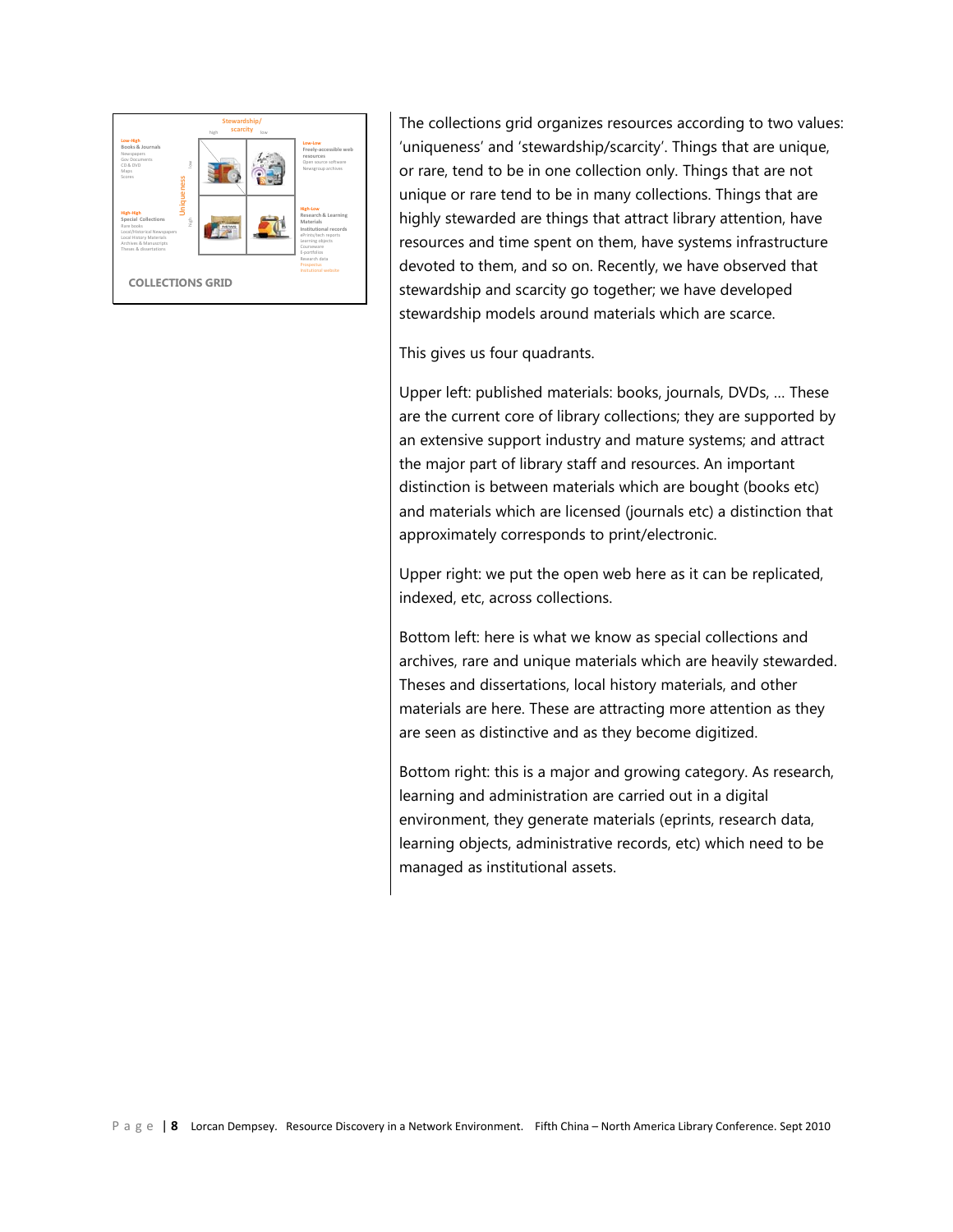

|  | low |              | collections |  |
|--|-----|--------------|-------------|--|
|  |     | <b>NEVVS</b> |             |  |

We can see different drivers in each of the sections, and some different directions.

The proportion of the collection that is print and/or bought will decline and managing legacy collections is becoming a big issue. Licensed collection will increase, and more books will be available this way. In the US the discussion around Google Book Search has been very important.

There is a wish to release special collections into research and learning activities through better description, digitization, and exhibitions. However, one wonders how much investment this area will receive compared to other areas needing attention.

Institutional materials are likely to be an area of growth, whether management infrastructure is sourced locally or in the cloud.

This analysis points us towards a distinction that is actually quite important in how we think about discovery.

Think of a distinction between **outside-in** resources, where the library is buying or licensing materials from external providers and making them accessible to a local audience (e.g. books and journals), and **inside-out** resources which may be unique to an institution (e.g. digitized images, research materials) where the audience is both local and external. Thinking about an external non-institutional audience, and how to reach it, poses some new questions for the library.

Think also about the relationship between the 'locally available' collection and the 'universal' collection.

\* For bought materials (books, CDs, ...) the library provides access to the locally available collection - the materials acquired for local use - and then may provide access to a broader 'universal' collection through Worldcat or another resource.

\* For licensed materials, access is first through the broader 'universal' level (in various databases) before checking for the subsect of locally available materials.

\* For institutional digital materials, access is provided to local repositories but this will not typically be backed up by access to a 'universal' source for such materials (although, one can see attempts to do this, as, for example, where an institutional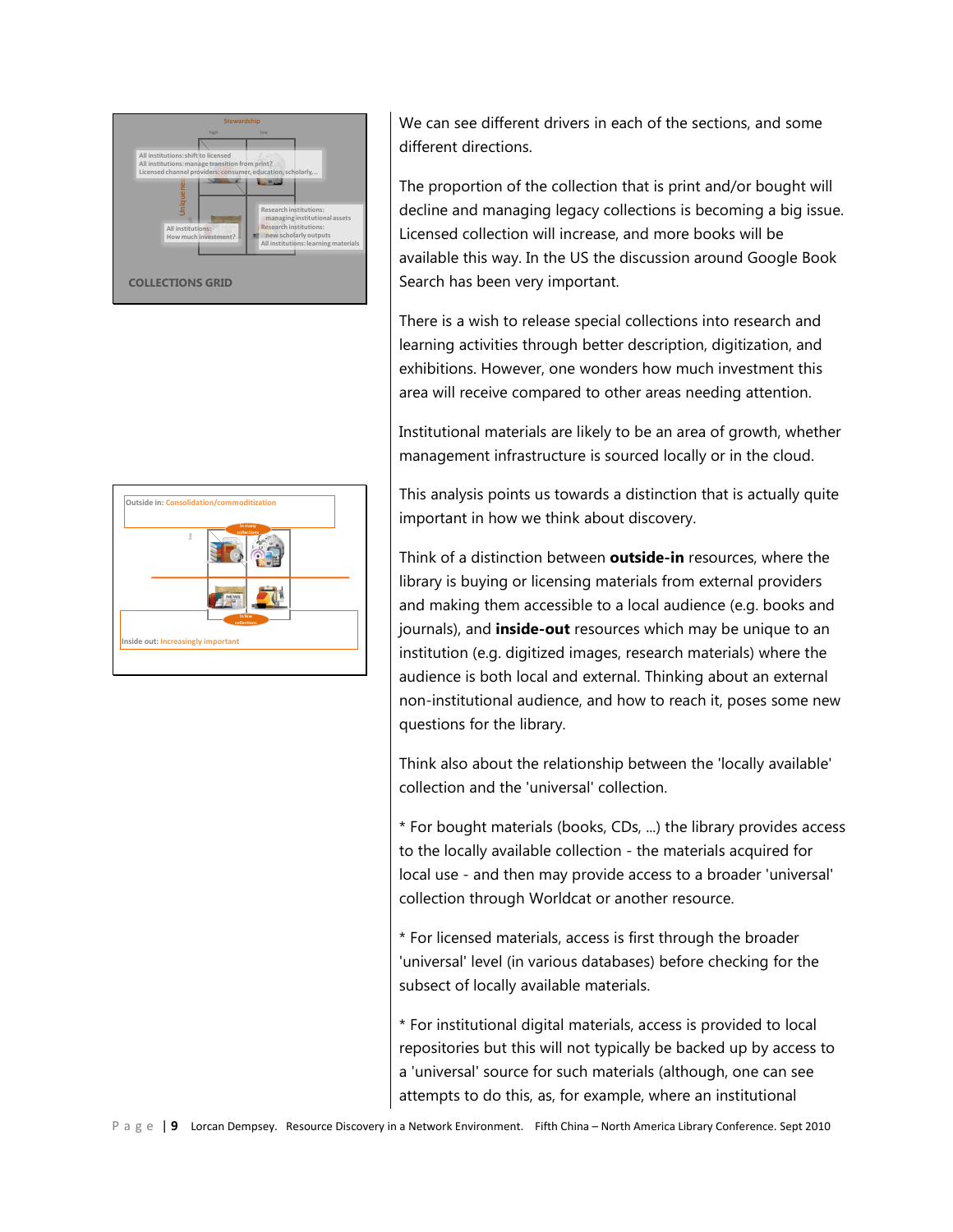repository expands a search to Scirus).

Of course, if one thinks about other discovery/disclosure channels (Google, for example), these collection types also behave differently, of which more later.

# 3 modes of discovery



# **6. Three modes of discovery**

I have spent some time talking about collections. Now I want to turn to discovery, and think about how these collection types play in various discovery modes or models. This connects back to my discussion of the network environment. I suggest that there are three productive ways of thinking about discovery here. I label these:

- 1. Direct
- 2. Indirect
- 3. Disclosure and syndication

**Direct discovery** is the pattern to which we are most accustomed. A library acquires materials from providers, organizes them, and discloses this collection to local users through a discovery system. We have seen rapid development in this discovery system. At first it was a catalog. Then services were provided to provide access to the journal literature, leading to metasearch engines. Recently, there has been an emergence of a new service category, the 'discovery layer'. What does this mean? A discovery layer provides a single point of access to the full library collection across bought and licensed materials, sometimes pulling in metadata for local institutional digital materials also. Typically, a single search box is offered alongside a range of other navigation features. Products which support this approach include Worldcat Local, Summon, Primo Central, and the Ebsco Discovery Service, as well as a range of institutional, national or other initiatives.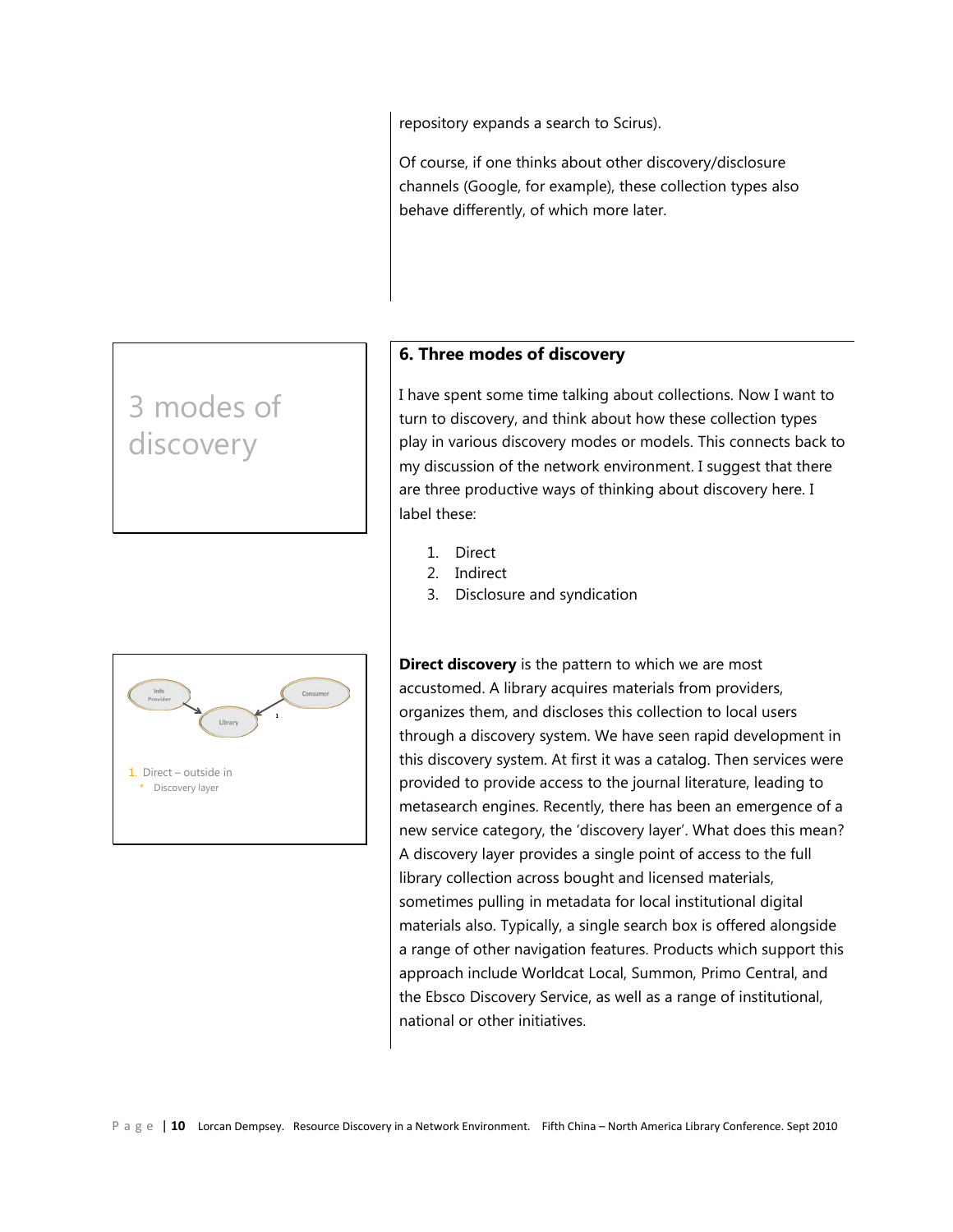

However, we are very aware that increasingly 'discovery happens elsewhere': library users find resources in various network services outside the library environment. In this picture I refer to the 'network flow', to suggest the variety of services from which users construct their workflows, or learning flows, or … These include search engines, social networking services, social bookmarking or personal collection services, and so on. For my purposes here they also might include non-library services like the course management system.

If *discovery happens elsewhere*, then there are several important consequences for libraries. Most important is the recognition that a library's own, locally managed or provided discovery environments - the catalog, metasearch service or discovery layer - are only a part of the picture, that there are other areas of discovery which would benefit from attention.

Accordingly, libraries will also want to support **indirect discovery**. By this I mean that they will want to connect the discovery experience, whenever it happens outside of the library environment, to the possibility of fulfillment in the library.

This may happen in several ways. Importantly, it makes sense that libraries will want to *disclose* the existence of their resources into other discovery environments. Think of a library's unique resources for example, its digitized special collections, for example, or the institutional assets it manages in an institutional repository. As with other information providers on the web, the library will want to make sure that these are exposed in ways that optimize crawling, indexing and finding by search engines. Other approaches may be sensible, adding relevant links to Wikipedia pages for example, or selectively putting images from the collection on Flickr.

For non-unique resources a library may want to disclose the fact that it holds a particular item. Think here, for example, of making sure that Google Scholar knows how to resolve article metadata to your particular library (see the [Library Links](http://scholar.google.com/intl/en/scholar/libraries.html) program). Or of being represented in one of the several union catalogs (including Worldcat) that Google uses to direct the 'find in a library' link on Google Book Search.

Another approach is to 'leverage' a discovery environment which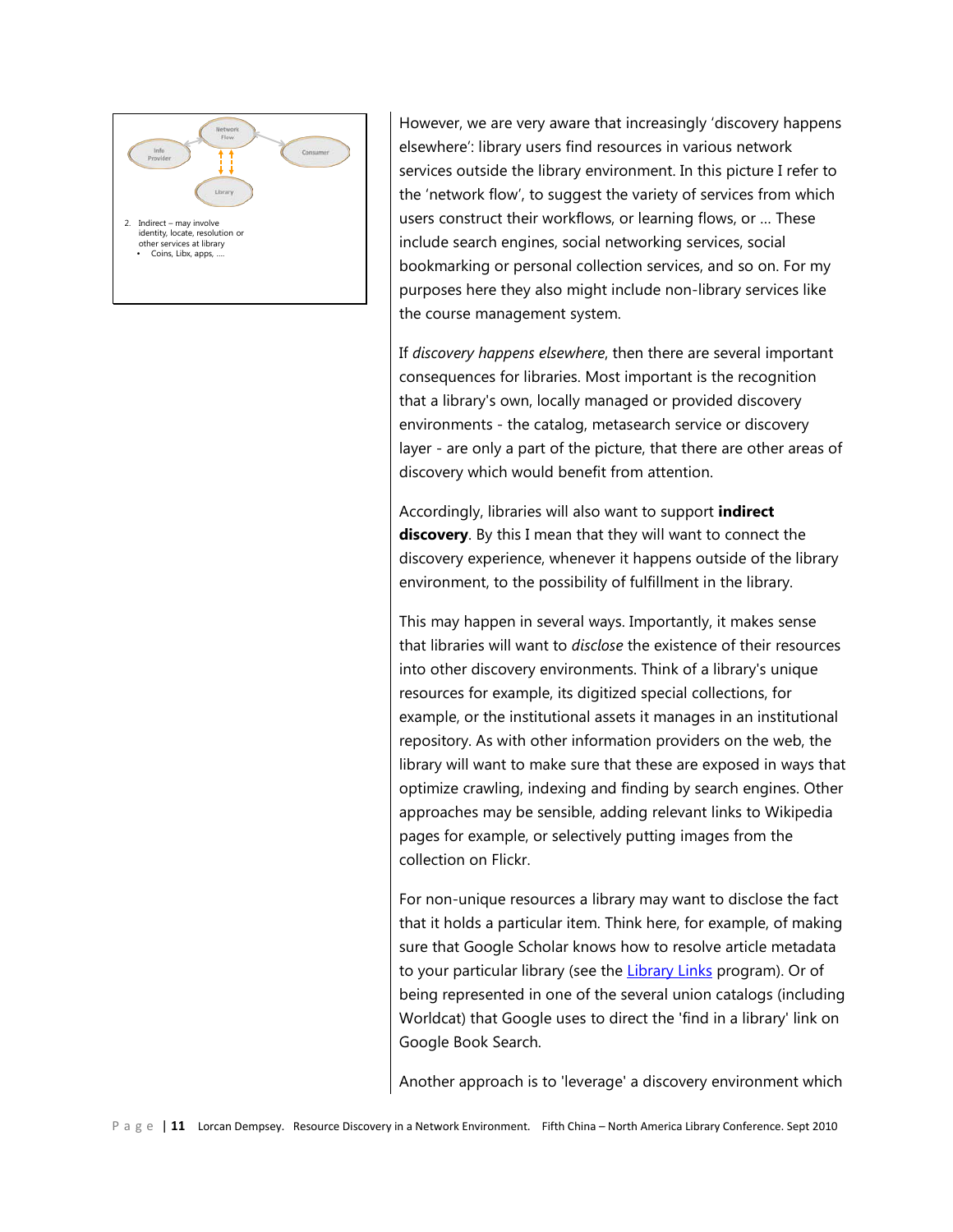is outside of your control to bring people back to your environment. Here I am thinking of the use of tools like LibX, which may mobilize metadata found 'elsewhere' in a variety of ways to connect to a particular library resource. The developers report that LibX has been customised for over 700 different use environments.

Other approaches could also be discussed. We don't yet have a routine way of supporting 'indirect discovery' or a shared inventory of use cases. This will be one of the more interesting development areas in coming years.

Here is an example of indirect discovery. I have configured Google Scholar to point me at the National Library of China resolver when I do a search.

Now, a discovery experience in Google Scholar is connected with a fulfillment experience in the library. Discovery happens elsewhere but the library can be available at the next stage.



Google scholar manufatte

Scholar | Moter aufgebets | [m] | security("m) | letter states | [m] [m] Command and Introduit The Powing of LLBo and its Crimes Nacepton, the Pacis M. Va.<br>Name: Photos, 2003 × 201 to 140 (0) LEBs in the Chinese poetic cancel siece the eighth century, and in<br>law of thestels-barguage state-latines of his poety torn at least the and litter Xiaos and literary Rought (J)<br>(XXX) a New Gregorithme Video color and<br>(XXX) a New Gregorithme Video color and and Tracking the Barished Immoral The Poetry of Li Bo and to Critical Receptor<br>Rick, or wave Studers was - 2014, columnized University Paints

Glassic committees

Here is another example, this time in Google Books. The 'find in a library' link will take you to one of several union catalogs depending on where in the world you are. Users in the US and many elsewhere are directed to Worldcat and thence onwards to a library of choice.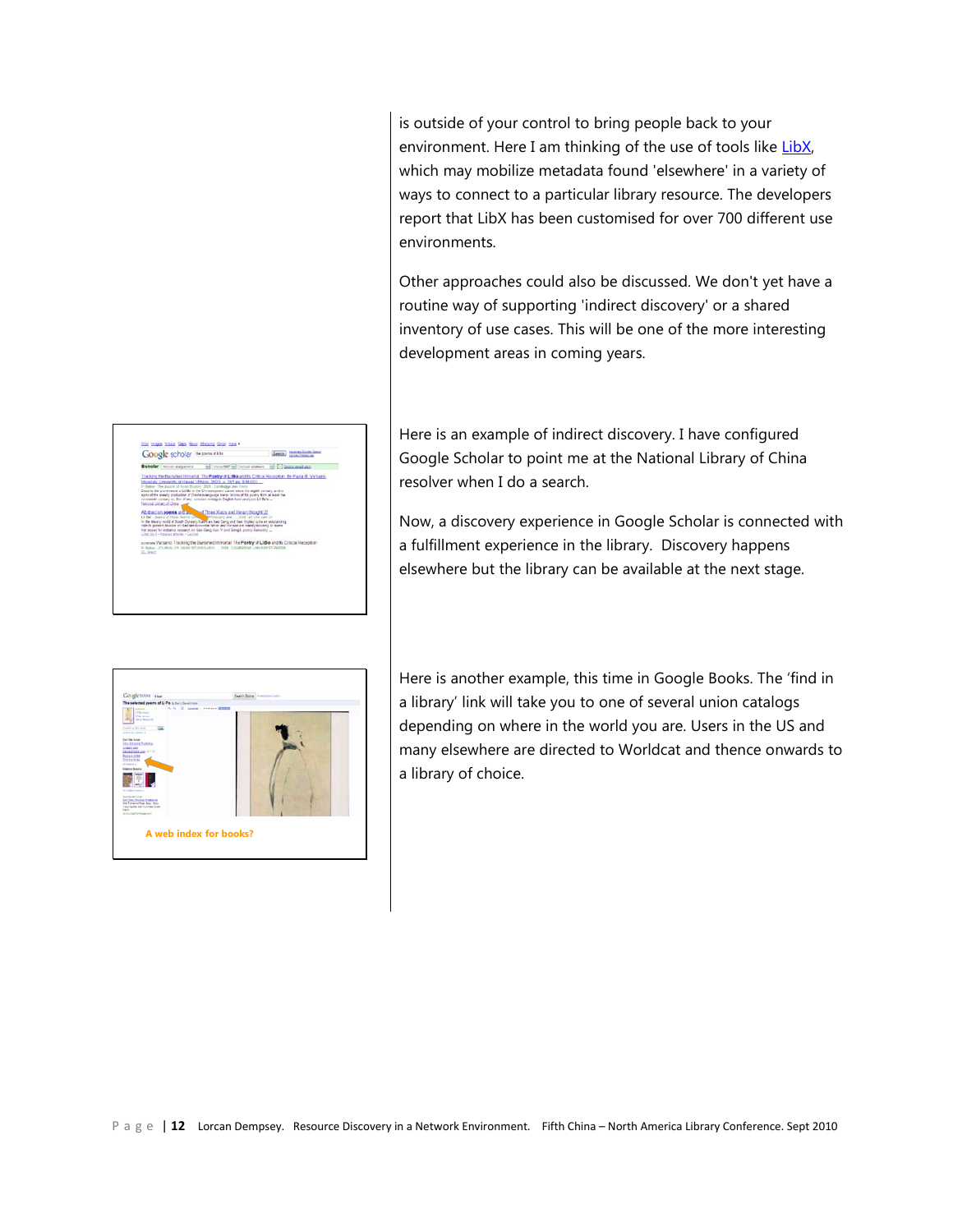

I have already discussed the third mode, **disclosure and syndication**. Here the library wants to make sure that its resources are appropriately represented in external discovery environments. The pattern varies by collection type. For unique resources, where the inside-out model is at play, the library will want to ensure that materials are effectively disclosed to search engines and that metadata is syndicated to relevant other resources (e.g. Oaister).

For licensed resources, the library may want to make sure than an external resource can find its resolver or is aware of its holdings. Similarly with the catalog and bought materials. The examples above with Google Books and Google Scholar show how disclosure and syndication support discover in other environments, and linking back to library resources.



# **7. OCLC**

Before concluding with some comments about how Chinese libraries and OCLC might work together more, I will say a little about how OCLC services work within the pattern I describe above. A major role it plays is to try to work in an integrated way across these various environments and help libraries position themselves appropriately.



In Worldcat.org, OCLC has established a service in the network flow, and is building community around it. It provides a network level service which aggregates library presence. It also syndicates this presence to other network level services like Google, Facebook, Twitter and so on. It also works actively with partners on linking and data sharing agreements to support the indirect model by linking various discovery environments back to libraries. Wherever Worldcat is, there is a link to libraries.

In Worldcat Local, OCLC provides a direct discovery experience for library users, across the range of its collections. It is a 'discovery layer' service, however, importantly it connects the local library with other libraries who participate in the Worldcat network, for discovery and for resource sharing purposes. The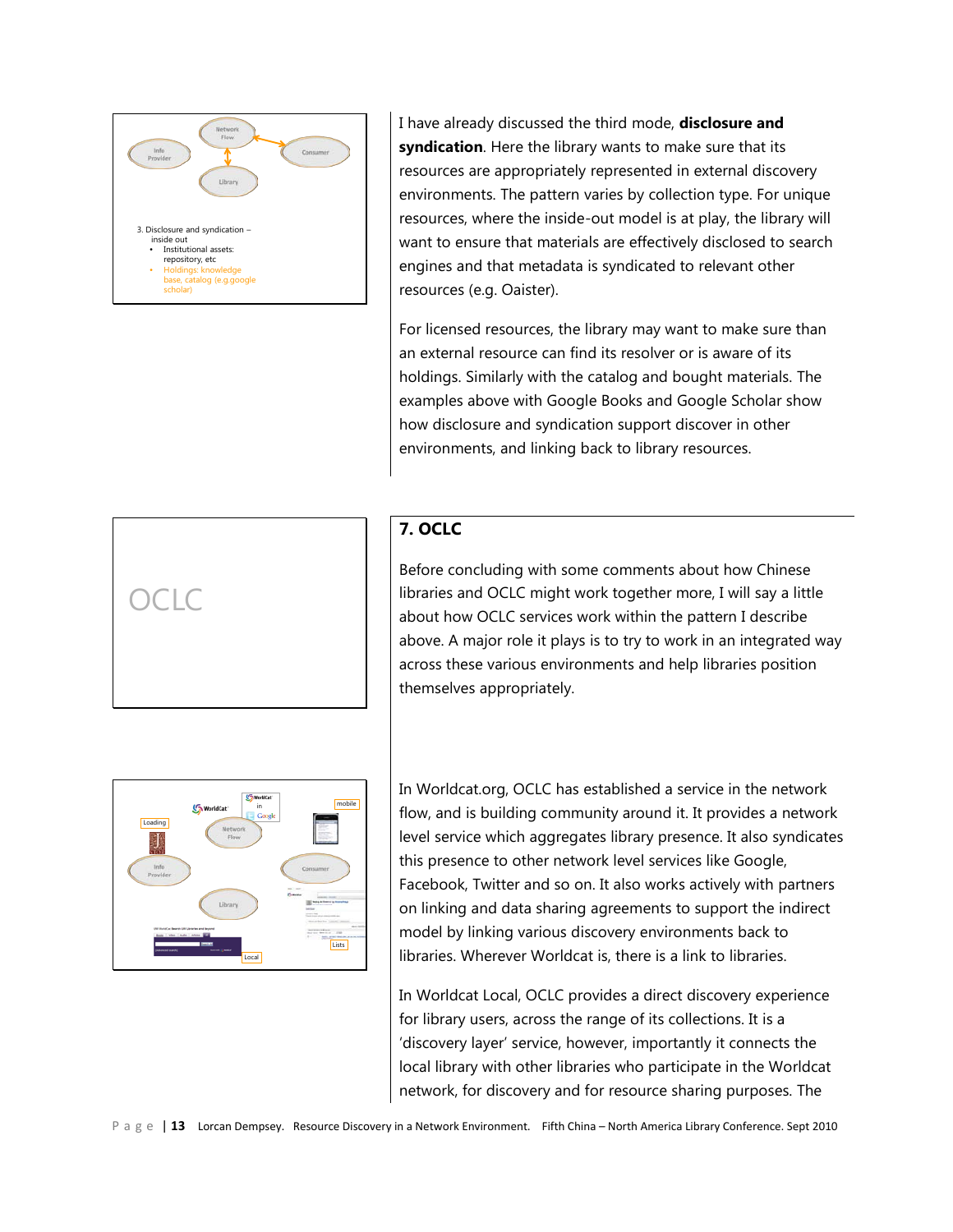user can move seamlessly between the local collection and the collective collection represented in Worldcat.

Worldcat, and Worldcat Local, are available through Mobile apps, and a variety of widgets, allowing users to build it into their workflows. They can also create lists to manage resources and interact with Worldcat services in a variety of ways, creating a profile, their favorite library, and so on.

OCLC works with many providers, including JSTOR, to represent their intellectual content in Worldcat and to tie it to library users who are authorized to use it.

# **8. OCLC and Chinese libraries**

To conclude, here are some thoughts about cooperative possibilities.

I have spoken about Worldcat and Google. Does it make sense to develop similar arrangements with Baidu?

Worldcat is a great library switch – switching users from Worldcat to individual libraries, and switching users from other discovery environments to libraries. It is thus a valuable venue for disclosing the literature, scholarship and cultural heritage managed by libraries to other libraries, library users, and general network users around the world.

OCLC manages a variety of shared services, including VIAF, the Virtual International Authority File, which harmonizes authority files from national libraries around the world. VIAF and OCLC would welcome conversation about collaboration.

As the global book collection continues to change in our current environment it becomes more important to map and measure it so as to ensure its continuity, to understand its composition, and to find better ways of collaborating around it. OCLC is wellplaced to answer questions about this resource based on its aggregate data and is interested in making connections between libraries in China and libraries in the US who have mutual interests around particular collecting areas.

\* Worldcat and Baidu?

\* Use Worldcat as one channel to expose Chinese literature, scholarship, and cultural heritage to the rest of the world \* Interlibrary loan to National Library went up when

- records loaded \* Participation in shared services?
- $*$  VIAF, ..
- \* Analytics for the global collective collection

**OCLC and China**